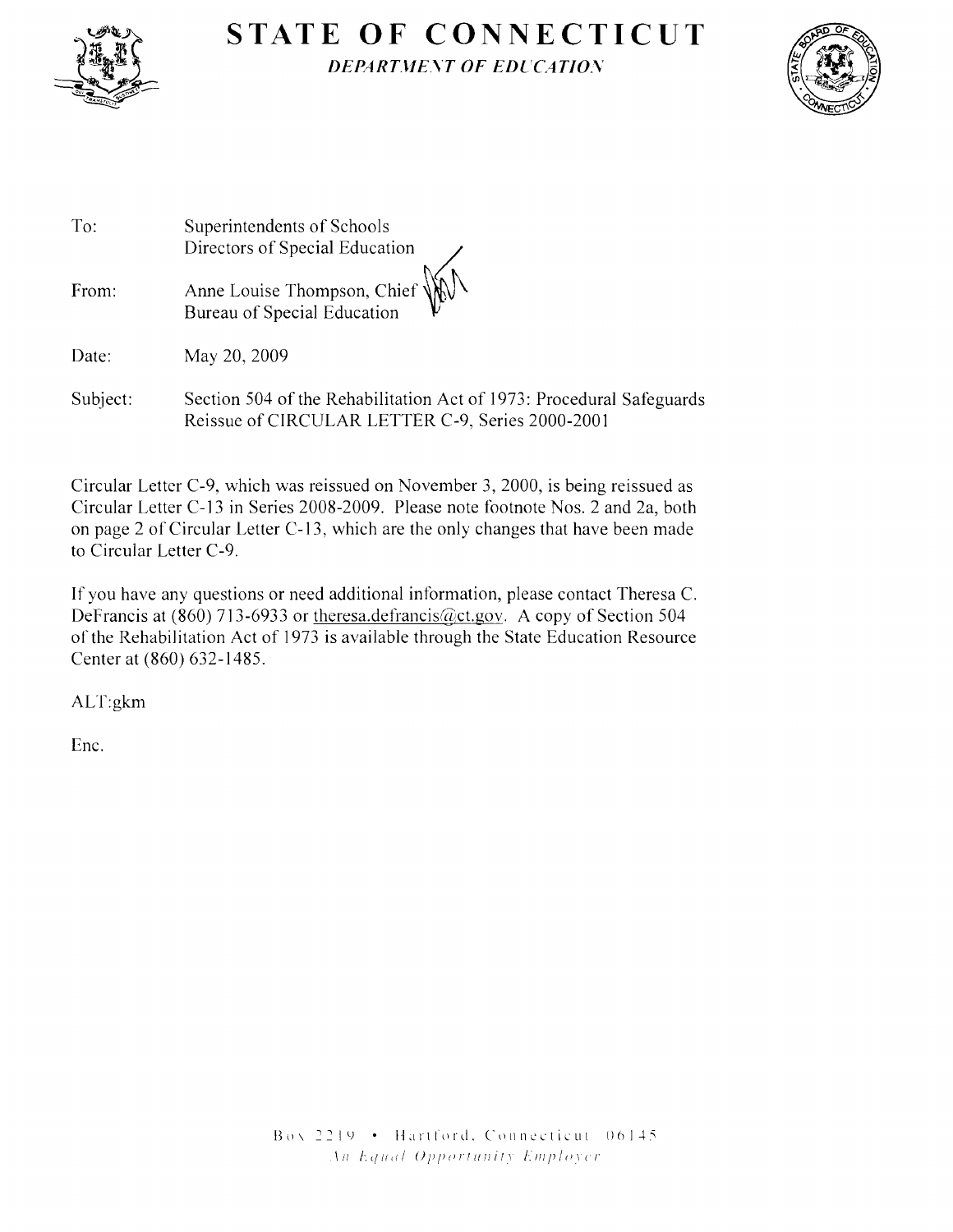

## **STATE OF CONNECTICUT DEPARTMENT OF EDUCATION**



#### **Reissue of Circular Letter C-9, Series 2000-2001**

| <b>SERIES: 2008-2009</b><br><b>CIRCULAR LETTER: 13</b> |                                                            |  |
|--------------------------------------------------------|------------------------------------------------------------|--|
| TO:                                                    | Superintendents of Schools                                 |  |
| FROM:                                                  | Mark K. McQuillan, Commissioner of Education $\mathcal{W}$ |  |
| DATE:                                                  | May 20, 2009                                               |  |
|                                                        |                                                            |  |

SUBJECT: Section 504 of the Rehabilitation Act of 1973: Procedural Safeguards

Over the years, the overlapping requirements of the federal special education law (The Individuals with Disabilities Education Act, IDEA) and Section 504 of the Rehabilitation Act of 1973 have obscured the definitive requirements for procedural safeguards found in each respective law. Specifically, we have found that some districts have confused the Section 504 hearing requirements with IDEA hearing requirements. These systems of due process are unique and independent of each other. The purpose of this letter is to discuss how the procedural safeguards that are required by Section 504 should be implemented by Connecticut school districts.

Section 504 is a federal civil rights statute that protects the rights of persons with disabilities in programs and activities that receive Federal financial assistance. Section 504 states in part, "No otherwise qualified individual with a disability **in** the United States, as defined in section 706(8) of this title, shall, solely by reason of his or her disability, be excluded from the participation in, be denied benefits of, or be subjected to discrimination under any program or activity receiving Federal financial assistance ...". Public school districts are impacted on several levels by the provisions of Section 504, including the employment of persons with disabilities, providing physical access to programs and services offered by the district to persons with disabilities, and providing a free appropriate public education (FAPE) to persons with disabilities who attend public schools of the district's jurisdiction. It is the offering of FAPE to elementary and secondary school persons with disabilities that this Circular Letter addresses.

34 CFR 104.36 states the following regarding procedural safeguards for public elementary and secondary schools:

> A recipient' that operates a public elementary or secondary education program shall establish and implement, with respect to actions regarding the identification, evaluation, or education placement of persons who, because of handicap, need or are believed to need special instruction or related services, a system of procedural safeguards that includes notice, an opportunity for the parents or guardian of the person to examine relevant records, an impartial hearing with opportunity for participation by the person's parent or guardian and representation by counsel, and a review procedure. Compliance with the procedural safeguards of section 615 of the Education of the Handicapped Act is one means of meeting this requirement.

<sup>,</sup> A "recipient" means a recipient of federal financial assistance.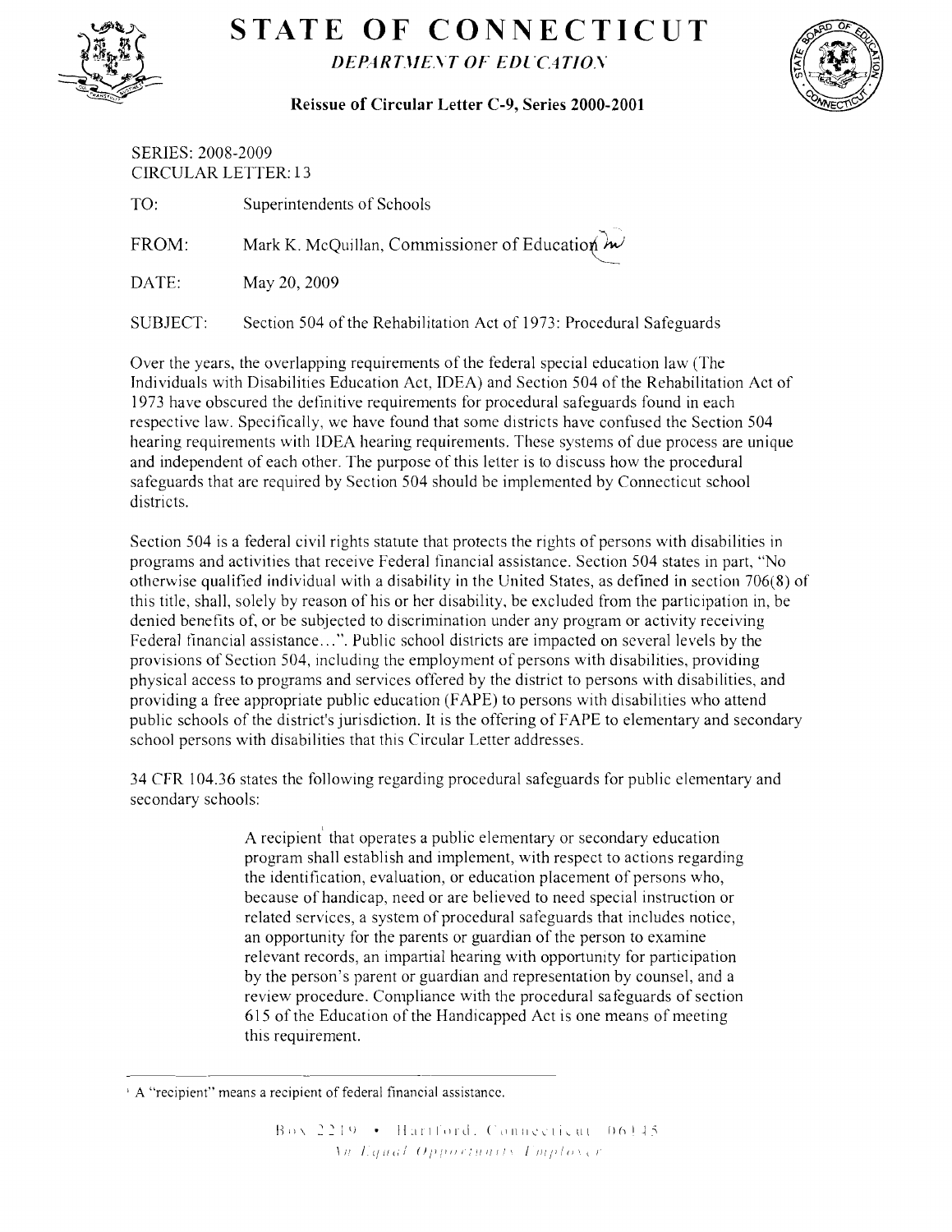## GENERAL SCHOOL DISTRICT OBLIGATIONS

The school district has a responsibility to:

- Undertake annually to identify and locate all unserved children with disabilities residing in the district;
- Provide a free appropriate public education to each person with a disability, regardless of the nature or severity of the disability. This means providing regular or special education and related aids and services designed to meet the individual education needs of persons with disabilities as adequately as the needs of non-disabled persons are met:
- Ensure that each person with a disability is educated with nondisabled persons to the maximum extent appropriate to the needs of the person with a disability;
- Establish nondiscriminatory evaluation and placement procedures to avoid the inappropriate education that may result from the misclassification or misplacement of students;
- Establish procedural safeguards to enable parents and guardians to participate meaningfully in decisions regarding the evaluation and placement of their children; and,
- Afford students with disabilities an equal opportunity to participate in nonacademic and extracurricular services and activities.

Parents or guardians of students with disabilities under Section 504 have the right to an impartial hearing concerning the identification, evaluation or education placement of a student with a disability. The Connecticut State Department of Education does not conduct these hearings; these hearings are the responsibility of the local school district and as such, each district is required to have procedures in place to guarantee a due process hearing before an impartial hearing officer. The impartial hearing requirement found at 34 CFR 104.36 is not the same as the grievance procedure requirement found at 34 CFR 104.7(b). You must have both procedures in place in your district.

To effectively meet the obligations under Section 504 with regard to due process hearings, the following procedures are required:

- The school district selects an impartial hearing officer who is knowledgeable about not only Section 504/ADA claims, but also the differences that may exist between Section 5041ADA and the regulations and requirements of the Individuals with Disabilities Education Act (IDEA).
- The school district has prompt and equitable procedures in place, to guarantee compliance with Section 5041ADA regulations. To ensure fundamental fairness, the child's current agreed-upon placement should be maintained while a Section 504 hearing is pending.

<sup>-</sup>In addition to the protections required by Section 504, students requinng special education protected by the Individuals with Disabilities Act (IDEA) are entitled to all applicable IDEA procedural safeguards. A notice of procedural safeguards is published by the State Department of Education as required by 34 C.F.R. §300.504 and provided at least annually by each local education agcncy to parents and guardians of eligible students. The regulations related to due process are codified in Connecticut State Department of Education Regulations in §§ IO-76h-1 to 10-76h-IS and in the Code of Federal Regulations at 34 C.F.R. §§300.506-300.5IS. However, please note that the provisions of the Mrs. L. consent decree extend the jurisdiction of the state's IDEA hearing officers to make determinations regarding Section 504 claims only as necessary to resolve the claims made under the IDEA.

Neither should it be confused with the IDEA impartial due process hearing requirement found at 34 C.F.R. §300.511. IDEA impartial due process heanngs are governed by state and federal regulations.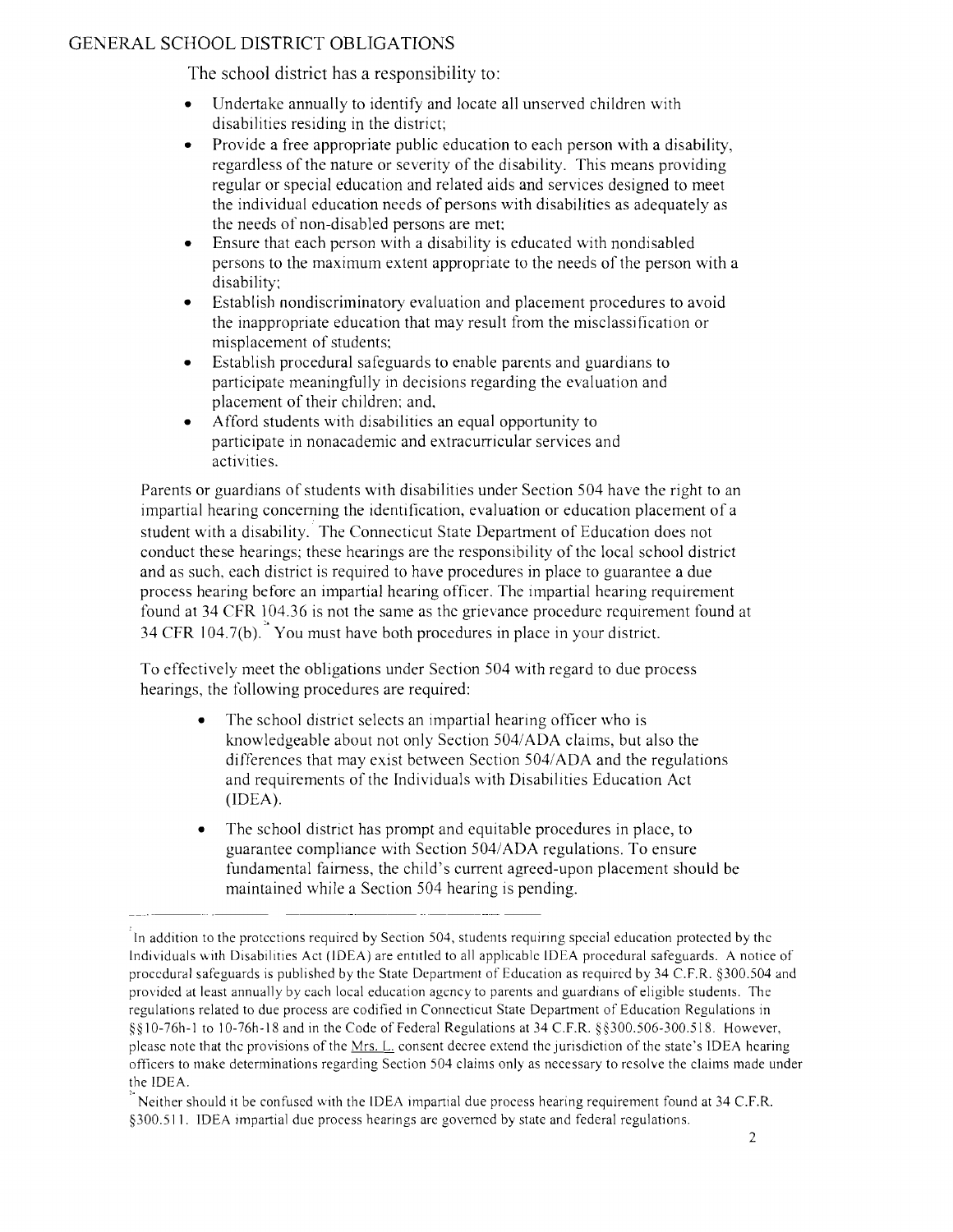The school district designates a Section 504/ADA Coordinator, along with the telephone number where this person can be reached, who is familiar with the federal Section 504/ADA regulations and requirements. It is recommended that this individual be someone other than the Director/Supervisor of Special Education, for instance, a regular education administrator.

A Section 504 hearing is not an IDEA hearing: the requirements for what constitutes due process under Section 504 are narrower and significantly less burdensome than that required under IDEA. In Appendix A to the Section 504 Regulations, the following statement is made: "Because the due process procedures of the EHA (Education of the *Handicapped Act, renamed the IDEA), incorporated by reference in the proposed section 504 regulation are inappropriate for some recipients not subject to tilat Act, tile section now specifies minimum necessary procedures: notice, a right to inspect records, an impartial hearing with a right to representation by counsel, and a review procedure. Tile EHA procedures remain one means ofmeeting tile due process requirements, however, and are recommended to recipients as a model"* (emphasis added) See pages 30952-30953 Federal Register, May 9, 1980.

The Section 504 requirements specify that parents must have the opportunity to participate and be represented by counsel and that there must be a "review procedure". The ADA regulations do not add any specifications. OCR adheres to a "standard of fundamental fairness and looks to case law and other decisions under the IDEA for guidance in interpreting what is reasonable"<sup>3</sup>. Several OCR opinions provide guidance on the parameters of a Section 504 hearing:

1. The hearing officer may not be :

- A person who is an employee of a public agency which is involved in the education or care of the student;
- Any person having a personal or professional interest which would conflict with his or her objectivity in the impartial due process hearing;
- An elected member of a local school board in which the dispute has arisen; or,
- A person who participates in the formulation of state policy affecting students with disabilities.

2. There is no requirement that cross-examination is allowed or that a court reporter is provided at Section 504 hearings.

3. The hearing officer may only review issues related to the identification, evaluation or placement of a child with a disability. A Section 504 hearing officer does not have jurisdiction to hear claims alleging discrimination, harassment or retaliation unless such a

18 IDELR 230 (OCR 1991).

Citations are to the Individuals with Disabilities Education Law Reporter and the Education for the Handicapped Law Reporter.

<sup>18</sup> IDELR 230 (OCR 1991); EHLR 353 :57 (OCR 1986); EHLR 352: 17 (OCR 1985).

 $25$  IDELR 163 (OCR 1996).  $3$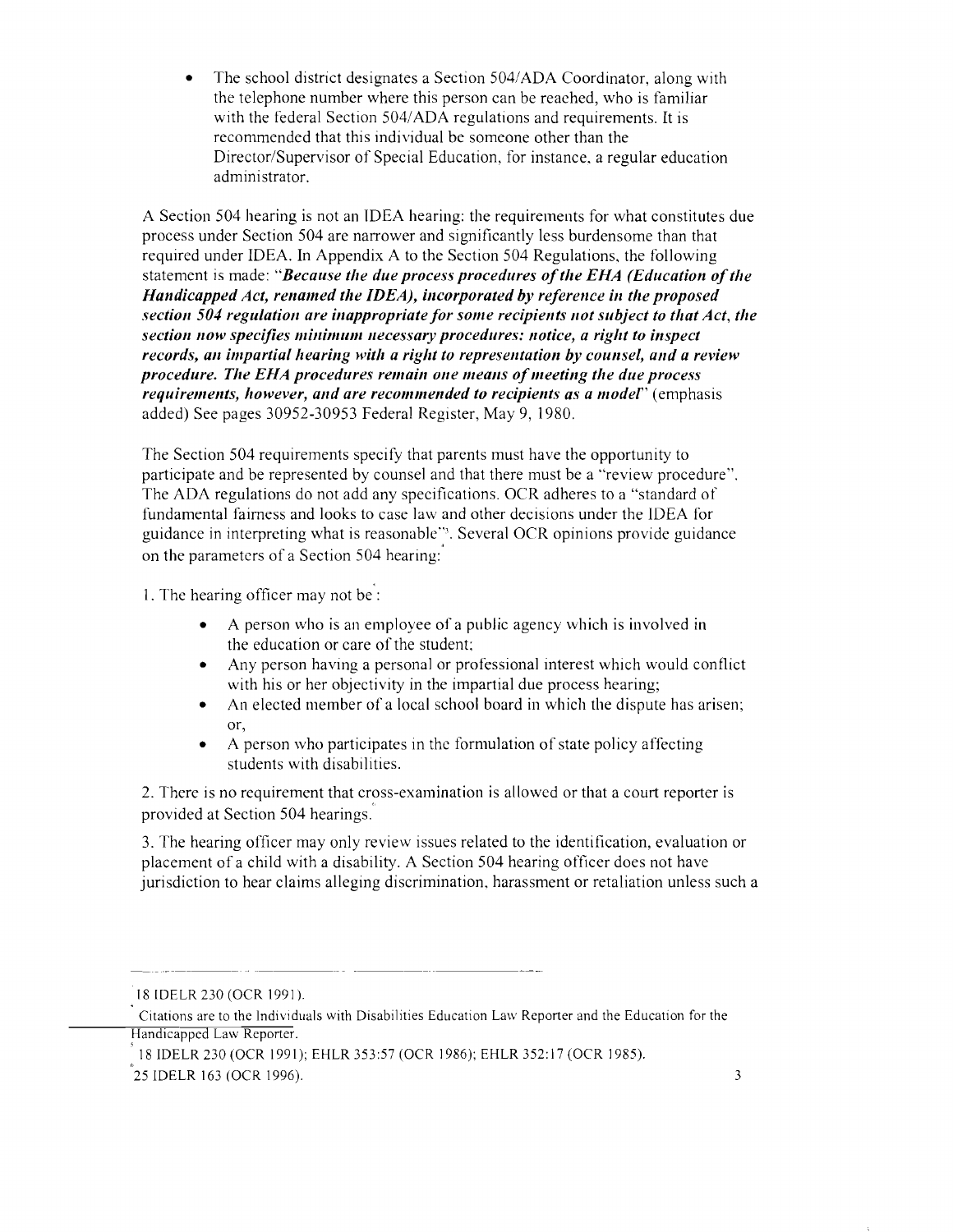claim is directly related to the failure of the school district to provide the student with a free appropriate public education. In other words. a Section 504 hearing officer may not hear discrimination, harassment or retaliation claims only.

The Boston Regional Office of OCR provided this agency with a copy of parental statement of rights found by the Office to meet the requirements of Section 504. I am including it for your review to assist you in revising your current policies and procedures.

Please note: if any district is utilizing the current IDEA procedural safeguards to meet the Section 504 requirements, you must eliminate the reference to state mediation, state advisory opinion, state hearing and the complaint resolution procedures from the due process section of the safeguards. These procedures are not available in Section 504 cases. The Section 504 safeguards provided by your district should state clearly that a hearing to resolve disputes regarding Section 504 is available from the school district.

I hope this information is helpful. As you are aware, many more students and parents are claiming protection and services under Section 504 if the student is not found eligible for services under the IDEA. It is imperative that district staff understands that modifications and accommodations are available in the regular education classroom for these students and that Section 504 plans must be implemented. School district staff, particularly regular education staff, must be knowledgeable about Section 504 in view of the fact that many of the services to be provided to students protected by Section 504 are the responsibility of the regular classroom teacher.

Please contact Theresa C. DeFrancis at (860) 713-6933 if you have any questions. A copy of Section 504 of the Rehabilitation Act of 1973 is available through the State Education Resource Center at (860) 632-1485.

MKM:tcd Attachments: Model Statement of Rights